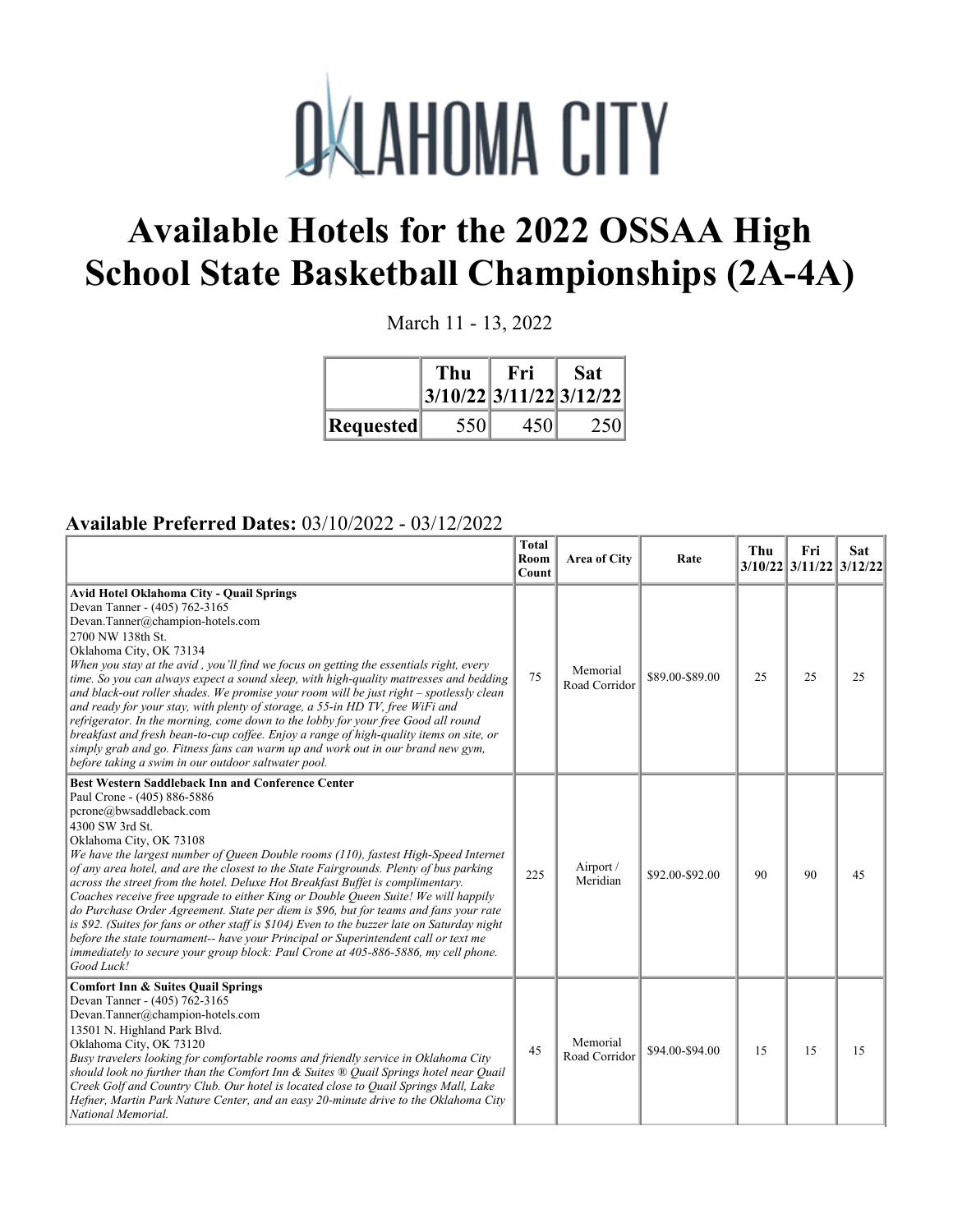| Country Inn & Suites by Radisson Oklahoma City Airport                                                                                                                                                                                                                                                                                                                                                                                                                                                                                                                                                                                                                                                                                                                                                                                                                                                                                                                                                             |     |                       |                   |    |    |    |
|--------------------------------------------------------------------------------------------------------------------------------------------------------------------------------------------------------------------------------------------------------------------------------------------------------------------------------------------------------------------------------------------------------------------------------------------------------------------------------------------------------------------------------------------------------------------------------------------------------------------------------------------------------------------------------------------------------------------------------------------------------------------------------------------------------------------------------------------------------------------------------------------------------------------------------------------------------------------------------------------------------------------|-----|-----------------------|-------------------|----|----|----|
| Karen Dunkin - (405) 831-4333<br>karen.dunkin@Champion-hotels.com<br>2415 S. Meridian Ave.<br>Oklahoma City, OK 73108<br>Free Breakfast and Free WIFI                                                                                                                                                                                                                                                                                                                                                                                                                                                                                                                                                                                                                                                                                                                                                                                                                                                              | 55  | Airport /<br>Meridian | \$88.00-\$88.00   | 25 | 20 | 10 |
| <b>Courtyard by Marriott Downtown</b>                                                                                                                                                                                                                                                                                                                                                                                                                                                                                                                                                                                                                                                                                                                                                                                                                                                                                                                                                                              |     |                       |                   |    |    |    |
| Tracy Blair - (405) 232-2290<br>tracy.blair@atriumhospitality.com<br>2 W. Reno Ave.<br>Oklahoma City, OK 73102<br>\$10 self parking for registered guest, complimentary wifi. Hotel is offering 2 queen beds<br>at \$119 per night plus tax. Fans can make reservations on block as well.                                                                                                                                                                                                                                                                                                                                                                                                                                                                                                                                                                                                                                                                                                                          | 75  | Downtown              | \$119.00-\$119.00 | 25 | 25 | 25 |
| <b>Courtyard by Marriott Oklahoma City Northwest</b><br>Ben Mayberry - (847) 232-5358<br>ben.mayberry@marriott.com<br>1515 NW Expressway<br>Oklahoma City, OK 73118<br>Thank you for your consideration and continued loyalty with us for this program. We<br>are happy to offer 25 QN/QN rooms per night at \$99 rate.                                                                                                                                                                                                                                                                                                                                                                                                                                                                                                                                                                                                                                                                                            | 75  | Northwest             | \$99.00-\$99.00   | 25 | 25 | 25 |
| Embassy Suites by Hilton Oklahoma City Northwest<br>Trisha Cleaver - (405) 842-6633<br>trisha.cleaver@hilton.com<br>3233 NW Expressway<br>Oklahoma City, OK 73112<br>Experience the Difference in our Two room Suites at the Embassy Suites Oklahoma City<br>Northwest! Rate includes free made to order breakfast, complimentary evening<br>reception and free parking. Room has two queen beds in bedroom and pullout sleeper<br>sofa in living area along with microwave and mini-fridge.                                                                                                                                                                                                                                                                                                                                                                                                                                                                                                                       | 70  | Northwest             | \$139.00-\$139.00 | 30 | 25 | 15 |
| Fairfield Inn & Suites by Marriott Oklahoma City Airport<br>Jennifer Suleiman - (405) 600-9988<br>Jennifer.Suleiman@Champion-Hotels.com<br>4521 SW 15th St.<br>Oklahoma City, OK 73108<br>FAIRFIELD INN & SUITES OKC AIRPORT MARRIOTT ONON- standard room with 2<br>queen beds. All rooms include mini fridge, microwave and coffee maker in room. All<br>rates include hot breakfast served buffet style daily. KING -standard room with 1 king<br>bed. All rooms include mini fridge, microwave and coffee maker in room. All rates<br>include hot breakfast served buffet style daily. EXQS-executive suite with living room<br>area, 2 queen beds plus sofa bed. All rooms include mini fridge, microwave and coffee<br>maker in room. All rates include hot breakfast served buffet style daily. EXKS-executive<br>suite with living room area, 1 king bed plus sofa bed. All rooms include mini fridge,<br>microwave and coffee maker in room. All rates include hot breakfast served buffet style<br>daily. | 36  | Airport /<br>Meridian | \$92.00-\$92.00   | 12 | 12 | 12 |
| Fairfield Inn & Suites NW Expressway/Warr Acres<br>Jolie Jackson - (405) 605-6666<br>jolie.jackson@champion-hotels.com<br>5700 NW Expressway<br>Oklahoma City, OK 73132<br>Double Queens @ \$99 30 rooms per night King Rooms @ 89 10 rooms per night                                                                                                                                                                                                                                                                                                                                                                                                                                                                                                                                                                                                                                                                                                                                                              | 120 | Northwest             | \$89.00-\$99.00   | 40 | 40 | 4U |
| Fairfield Inn & Suites Oklahoma City Downtown<br>Shannon Brown - (405) 604-5050<br>shannon.brown@marriott.com<br>10 SW 4th St.<br>Oklahoma City, OK 73109<br>We have availability                                                                                                                                                                                                                                                                                                                                                                                                                                                                                                                                                                                                                                                                                                                                                                                                                                  | 45  | Downtown              | \$139.00-\$139.00 | 15 | 15 | 15 |
| Four Points by Sheraton Oklahoma City Airport<br>Sherree Martinez - (405) 605-0511<br>sherree.martinez@fourpointsoklahomacityairport.com<br>4708 West I-40 service Rd.<br>Oklahoma City, OK 73128<br>The Four Points by Sheraton Oklahoma City Airport is pleased to offer group rates &<br>availability for the 2022 OSSAA High School Basketball Championships event<br>happening on March 11-13, 2022. We are pleased to host any teams, family, fans &<br>attendees that come our way. Our rates include Breakfast. We are located 1.5 miles<br>from the OK State Fairgrounds.                                                                                                                                                                                                                                                                                                                                                                                                                                 | 30  | Airport /<br>Meridian | \$89.00-\$89.00   | 10 | 10 | 10 |
| Hampton Inn & Suites Oklahoma City Airport<br>Bridget Matlock - (405) 604-8000<br>bridget.matlock@hilton.com<br>4333 SW 15th<br>Oklahoma City, OK 73108<br>Hampton Inn Airport has it all!                                                                                                                                                                                                                                                                                                                                                                                                                                                                                                                                                                                                                                                                                                                                                                                                                         | 60  | Airport /<br>Meridian | \$119.00-\$129.00 | 20 | 20 | 20 |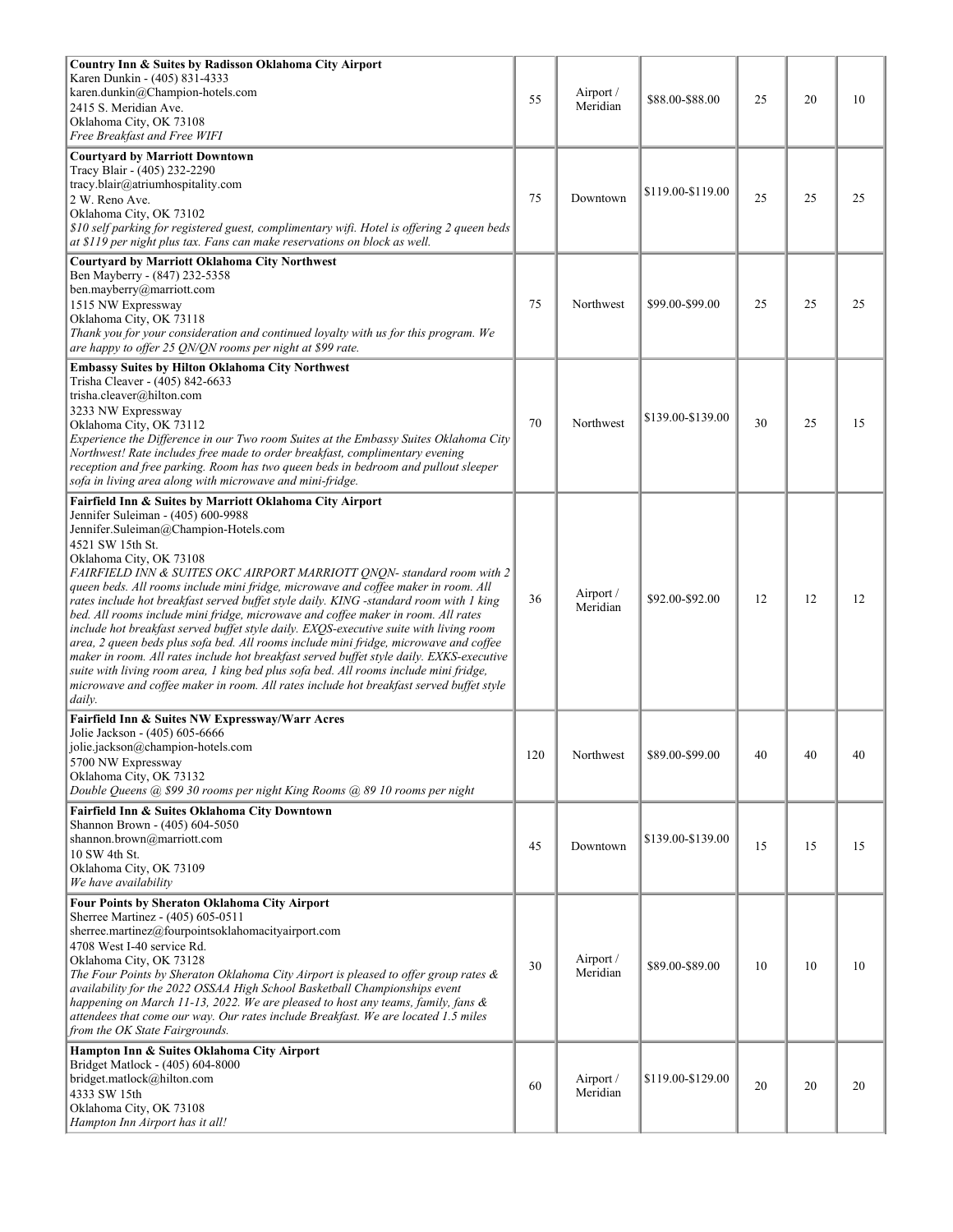| Hilton Garden Inn Oklahoma City Airport<br>Marla O'Neal - (405) 942-1400<br>marla.oneal@hilton.com<br>801 S. Meridian Ave.<br>Oklahoma City, OK 73108<br>Hot Breakfast buffet included.<br>Hilton Garden Inn Oklahoma City Midtown                                                                                                                                                                                                                                                                                                                                                                                                                                                                                                            | 30 | Airport /<br>Meridian     | \$99.00-\$99.00   | 10 | 10 | 10 |
|-----------------------------------------------------------------------------------------------------------------------------------------------------------------------------------------------------------------------------------------------------------------------------------------------------------------------------------------------------------------------------------------------------------------------------------------------------------------------------------------------------------------------------------------------------------------------------------------------------------------------------------------------------------------------------------------------------------------------------------------------|----|---------------------------|-------------------|----|----|----|
| Valorie Willingham - (405) 607-4000<br>valorie@legacyok.com<br>2809 NW Expressway<br>Oklahoma City, OK 73112<br>Thank you for this opportunity. If the team needs a place to meet or a hospitality room<br>this is complimentary upon request at our location. Please let me know if you have any<br>questions at all. Thank you, Valorie Willingham, DOS                                                                                                                                                                                                                                                                                                                                                                                     | 90 | Northwest                 | \$109.00-\$109.00 | 30 | 30 | 30 |
| Holiday Inn & Suites Oklahoma City North<br>Lucas Shoemaker - (405) 286-4777<br>lucas@tnjgroup.com<br>6200 North Robinson Ave.<br>Oklahoma City, OK 73118<br>We offer a full-service restaurant and bar, indoor pool and jacuzzi hot tub, free wift and<br>free guest parking. We are also happy to inform you that we have guest business<br>centers, laundry services, and fitness centers to be used at your convenience. Our guest<br>rooms are spacious and our staff will be more than happy to assist you with any and all<br>of your needs. Please feel free to contact us if you have any other questions or if there is<br>anything else we can help you with. We hope we have the pleasure of earning your<br>business. Thank you. | 90 | Northwest                 | \$109.00-\$129.00 | 30 | 30 | 30 |
| Holiday Inn Oklahoma City Airport<br>Stephanie McCabe - (405) 601-7272<br>stephanie.mccabe@aimhosp.com<br>4401 SW 15th St.<br>Oklahoma City, OK 73108<br>We are pleased to offer a group rate for the tournament at Holiday Inn OKC Airport.<br>We have mini-fridges, microwaves, and Keurigs in all guest rooms. We feature an<br>indoor heated pool and spa, with a fitness center, business center, and coin laundry<br>machines. We will waive parking for all guests. Hot breakfast buffet included daily.                                                                                                                                                                                                                               | 60 | Airport /<br>Meridian     | \$99.00-\$119.00  | 20 | 20 | 20 |
| Holiday Inn Oklahoma City North-Quail Springs<br>Stephanie McCabe - (405) 286-9393<br>stephanie.mccabe@aimhosp.com<br>13800 Quail Springs Parkway<br>Oklahoma City, OK 73134<br>Holiday Inn Oklahoma City North Quail Springs is pleased to offer your group a rate<br>with breakfast included, waived self-parking fees, and complimentary wi-fi. Our<br>Double Queen Rooms include a mini-fridge, microwave, Keurig, hair dryer, iron and<br>ironing board. We are a pet friendly hotel with indoor saltwater pool, fitness center,<br>and business center for guest use, as well. We have onsite coin laundry machines for<br>vour convenience.                                                                                            | 60 | Memorial<br>Road Corridor | \$89.00-\$109.00  | 20 | 20 | 20 |
| Home2 Suites Oklahoma City NW Expressway<br>Ezra Miller - (405) 835-1212<br>ezra.miller@hilton.com<br>4110 NW Expressway<br>Oklahoma City, OK 73116<br>I want to thank you for reaching out to us here at the Home2 Suites Northwest<br>Expressway for your upcoming stay. I greatly appreciate it and will be looking forward<br>to working with you.                                                                                                                                                                                                                                                                                                                                                                                        | 60 | Northwest                 | \$109.00-\$129.00 | 20 | 20 | 20 |
| <b>Hyatt Place Oklahoma City Airport</b><br>Ashley Fields - (405) 682-3900<br>ashley.fields@hyatt.com<br>1818 S. Meridian Ave.<br>Oklahoma City, OK 73108<br>Hyatt Place OKC Airport offering Suite Style rooms with cozy corner sectional<br>sofa-sleeper, wet bar, refrigerator, and separate workspace. Free parking, Free Wi-Fi,<br>complimentary shuttle service within a 3 mile radius, and free breakfast. Located<br>minutes from downtown and the airport. Large parking area with fenced back parking.<br>Additional Perks on-site 24/7 Menu, Starbucks, Bar, Grab-N-Go Snack Shop and 10%<br>OFF local restaurants within walking distance. THESE ARE COURTESY BLOCKS.*<br>Cut-Off Date 1 Week Prior to the Event.                 | 45 | Airport /<br>Meridian     | \$99.00-\$99.00   | 15 | 15 | 15 |
| La Quinta Inn & Suites by Wyndham Oklahoma City Airport<br>Karen Dunkin - (405) 831-4333<br>karen.dunkin@Champion-hotels.com<br>808 S. Meridian Ave.<br>Oklahoma City, OK 73108<br>Centrally located in Oklahoma City just off I-40 and Meridian Avenue Free Breakfast<br>and Free WIFI                                                                                                                                                                                                                                                                                                                                                                                                                                                       | 55 | Airport /<br>Meridian     | \$92.00-\$92.00   | 25 | 20 | 10 |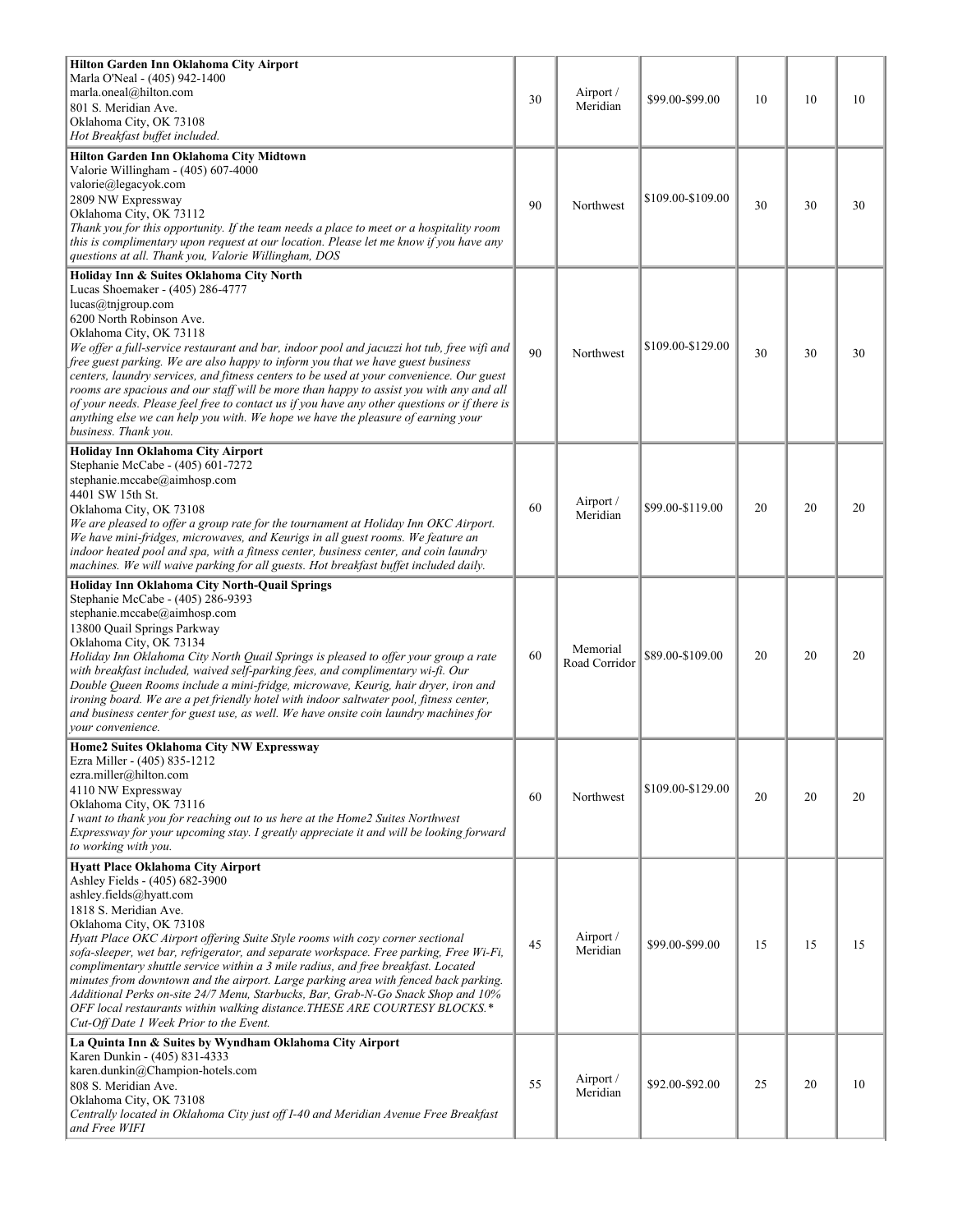| <b>Radisson Hotel OKC Airport</b><br>Sherree Martinez - (405) 605-0511<br>sherree.martinez@fourpointsoklahomacityairport.com<br>4716 West I-40 Service Rd.<br>Oklahoma City, OK 73128<br>The Radisson Oklahoma City Airport is pleased to offer group rates & availability for<br>the 2022 OSSAA High School Basketball Championships event happening on March<br>11-13, 2022. We are pleased to host any teams, family, fans & attendees that come our<br>way. Our rates include Breakfast. We are located 1.5 miles from the OK State<br>Fairgrounds.                                                                                                                                                                                                                                                                                                                                                                                                                                                                                                                                                                                                                          | 30  | Airport /<br>Meridian                         | \$89.00-\$89.00   | 10 | 10 | 10 |  |
|----------------------------------------------------------------------------------------------------------------------------------------------------------------------------------------------------------------------------------------------------------------------------------------------------------------------------------------------------------------------------------------------------------------------------------------------------------------------------------------------------------------------------------------------------------------------------------------------------------------------------------------------------------------------------------------------------------------------------------------------------------------------------------------------------------------------------------------------------------------------------------------------------------------------------------------------------------------------------------------------------------------------------------------------------------------------------------------------------------------------------------------------------------------------------------|-----|-----------------------------------------------|-------------------|----|----|----|--|
| Residence Inn Downtown Bricktown<br>Tracy Blair - (405) 601-1700<br>tracy.blair@atriumhospitality.com<br>400 E. Reno Ave.<br>Oklahoma City, OK 73104<br>Complimentary breakfast buffet each morning Complimentary overnight guest parking<br>Complimentary WIFI                                                                                                                                                                                                                                                                                                                                                                                                                                                                                                                                                                                                                                                                                                                                                                                                                                                                                                                  | 75  | Bricktown<br>Entertainment<br><b>District</b> | \$129.00-\$129.00 | 25 | 25 | 25 |  |
| <b>Residence Inn OKC Airport</b><br>Jennifer Suleiman - (405) 600-9988<br>Jennifer.Suleiman@Champion-Hotels.com<br>804 S. Meridian Ave.<br>Oklahoma City, OK 73108<br>Residence Inn Marriott® OKC Airport. Whether you're with us for a few days, a few<br>weeks, or a few months, your daily routine matters. You'll thrive at Residence Inn with<br>the conveniences you need. Like spacious studio, one- and two-bedroom suites with<br>separate living and sleeping areas. All rooms have sleeper sofas. A fully equipped<br>kitchen ready for your favorite cuisine. Complimentary grocery delivery service to fill<br>your refrigerator and satisfy cravings. Free Internet for connecting to work and the<br>outside world. Free hot breakfast to start mornings off right and evening social hours to<br>end the day well. And, a fitness center for strengthening your body and soul. Relax and<br>unwind when you want. And stay focused and productive when it's essential. Schedule<br>our free shuttle service from Will Rogers World Airport, just 3 miles away, and be at<br>our hotel in minutes. At Residence Inn, we'll make sure you thrive during your stay. | 36  | Airport /<br>Meridian                         | \$112.00-\$112.00 | 12 | 12 | 12 |  |
| <b>Residence Inn Oklahoma City North/Quail Springs</b><br>Jennifer Suleiman - (405) 600-9988<br>Jennifer.Suleiman@Champion-Hotels.com<br>13900 McAuley Blvd.<br>Oklahoma City, OK 73134<br>Residence Inn Marriott® OKC North/Quail Springs. Whether you're with us for a few<br>days, a few weeks, or a few months, your daily routine matters. You'll thrive at<br>Residence Inn with the conveniences you need. Like spacious studio, one- and<br>two-bedroom suites with separate living and sleeping areas. All rooms have sleeper<br>sofas. A fully equipped kitchen ready for your favorite cuisine. Complimentary grocery<br>delivery service to fill your refrigerator and satisfy cravings. Free Internet for<br>connecting to work and the outside world. Free hot breakfast to start mornings off right<br>and evening social hours to end the day well. And, a fitness center for strengthening<br>your body and soul. Relax and unwind when you want. And stay focused and<br>productive when it's essential. At Residence Inn, we'll make sure you thrive during your<br>stay.                                                                                     | 36  | Memorial<br>Road Corridor                     | \$112.00-\$112.00 | 12 | 12 | 12 |  |
| <b>Residence Inn Oklahoma City Northwest</b><br>Jolie Jackson - (405) 605-6666<br>jolie.jackson@champion-hotels.com<br>3151 NW Expressway<br>Oklahoma City, OK 73112<br>Studio Suite @ \$103 20 rooms per night One Bedroom Suite @ \$113 10 rooms per night<br>Two Bedroom Suite @ \$199 6 rooms per night                                                                                                                                                                                                                                                                                                                                                                                                                                                                                                                                                                                                                                                                                                                                                                                                                                                                      | 108 | Northwest                                     | \$103.00-\$199.00 | 36 | 36 | 36 |  |
| SpringHill Suites Oklahoma City Airport<br>Samantha Crowley - (405) 604-0200<br>Samantha.Crowley@Marriott.com<br>510 S. MacArthur Blvd.<br>Oklahoma City, OK 73128<br>SpringHill Suites Oklahoma City Airport would like to extend a discounted rate of<br>\$104. Enjoy our indoor swimming pool, complimentary breakfast, Wi-Fi and parking.                                                                                                                                                                                                                                                                                                                                                                                                                                                                                                                                                                                                                                                                                                                                                                                                                                    | 45  | Airport /<br>Meridian                         | \$104.00-\$104.00 | 15 | 15 | 15 |  |
| <b>Staybridge Suites OKC Bricktown</b><br>Rebecca McCart - (405) 602-8830<br>Rebecca@pristinehospitality.com<br>120 South Lincoln Blvd.<br>Oklahoma City, OK 73104<br>Thank you for considering the new Staybridge Suites Oklahoma City Downtown<br>Bricktown and the opportunity to bid! Our guest rooms include complimentary<br>breakfast, complimentary dinner social (Monday-Wednesday) that includes wine/beer,<br>free guest parking, high-speed Wi-Fi, a fully equipped kitchenette in every room,<br>seasonal outdoor pool, complimentary laundry room, and complimentary shuttle<br>service within a 2-mile radius of the hotel. I would also like to extend the invitation for<br>you to come by our hotel to tour if time permits. Thank you again for your<br>consideration of our hotel. I look forward to the opportunity to work with you.                                                                                                                                                                                                                                                                                                                       | 75  | Bricktown<br>Entertainment<br>District        | \$134.00-\$139.00 | 25 | 25 | 25 |  |